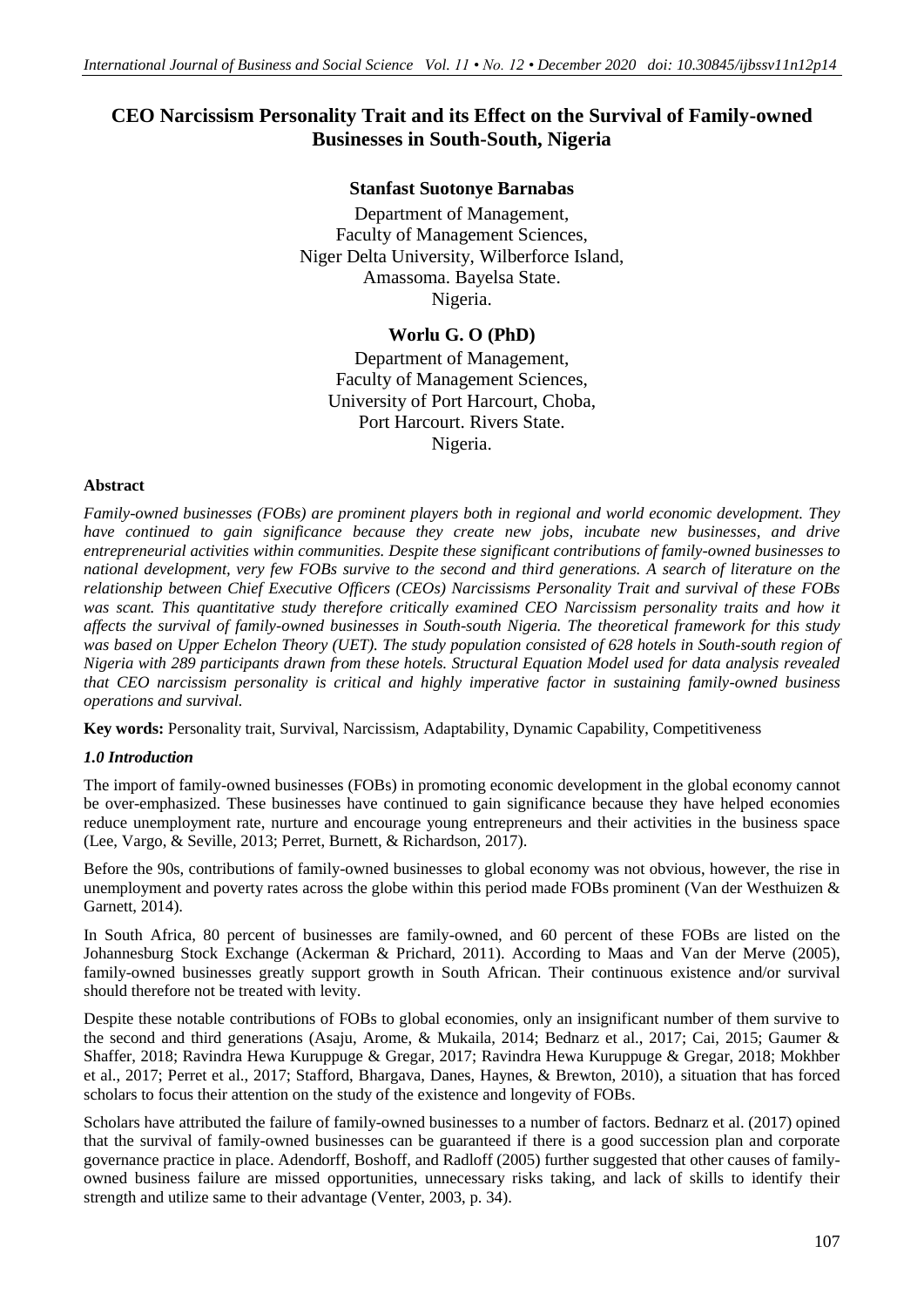This study attempts to close some gaps in literature. The study critically examined CEO Narcissism personality trait and its effect on the survival of family-owned businesses in South-south Nigeria. Furthermore, the study also provided some relief to the dearth of empirical based inquiry on CEO Narcissism personality trait and survival of family-owned businesses using Structural Equation Model (SEM) in south-south Nigeria.

The general business problem this research seeks to address is the continuous failure of family-owned businesses in South-South Nigeria, and the specific business problem this research seeks to address is the effect of CEO Narcissism personality trait on the survival of family-owned businesses in the South-South Region of Nigeria.

# **1.1 Research Questions**

The study seeks to provide answer to the following research questions:

- i. What is the relationship between narcissism and adaptability?
- ii. What is the relationship between narcissism and dynamic capability?
- iii. What is the relationship between narcissism and competitiveness?

# **1.2 Research Hypotheses**

The following null research hypotheses were formulated and tested in the study:

- H01: There is no significant relationship between narcissism and adaptability.
- H02: There is no significant relationship between narcissism and dynamic capability.
- H03: There is no significant relationship between narcissism and competitiveness.

# *2.0 Literature Review*

# **2.1 Theoretical Framework**

The Upper Echelon Theory (UET) provides anchor for this study. The upper echelon (UE) of an organization is regarded as the seat of power and the base where strategic decision makers reside (Hambrick & Mason, 1984, p. 193). These decision makers otherwise known as business executives more often than not act or take decisions based on their personal interpretation of situations which ultimately affects organizational outcomes. Hambrick and Mason (1984) noted that managers and/or business executives form their perception from observations, personal experience, and psychological characteristics. The emphasis of UET is that executives' experiences, values, and personalities affect their interpretations of situations and choices (Hambrick, 2007). The Upper Echelon Theory suggests that organizational outcomes are rooted in CEOs human capital (HC) and their personality factors (Hiller & Hambrick, 2005). CEOs human capital (HC) and personality factors are critical factors in determining their decisions and shaping firm strategy.

Human capital is a firm's major competitive advantage and it is generally defined as knowledge and skills contained in people (Coff, 2002). Proponents of Upper echelon theory noted that CEO human capital is demonstrated by their cognitive expressed by certain demographic factors (Carpenter et al., 2004; Finkelstein, Hambrick, & Cannella, 1996).

UET provides support for this study because it examines how the personality traits of top business executives' impact on firms' outcomes.

#### **2.2 The Concept of Narcissism Personality Trait**

Allport (1937) defined personality as "an individual's psychological systems that describes his uniqueness within his environment" as cited in (Robbins, Judge, & Sanghi, 2007, p. 106). It is our interactive and reactive behavioural traits that we consistently exhibit (Zopiatis & Constanti, 2012).

Tantrabundit and Narkbunnum (2018) defined personality as the pattern of an individual's thoughts and behaviours that are consistently exhibited over time. These behaviours influence the individual's attitudes and reactions to other people. A CEO often has a disproportionate, sometimes dominating influence on his firm, hence, organization's must be careful in their choice of a chief executive officer (Wang & Chen, 2019).

Proponents of the upper echelon theory view personality as the observable behaviours of a CEO that influence his decision and overall organizational performance. Personality comprises multiple dimensions and all dimensions take eff ect simultaneously when a CEO makes decisions. They opined that one main challenge that restrains researchers from studying impact of CEO personality comprehensively is the difficulty in obtaining data about CEOs' personality particularly in the public sector but private sector CEOs tend to be more willing to answer questionnaires about their personality, and their responses may be devoid of social desirability bias (Wang & Chen, 2019).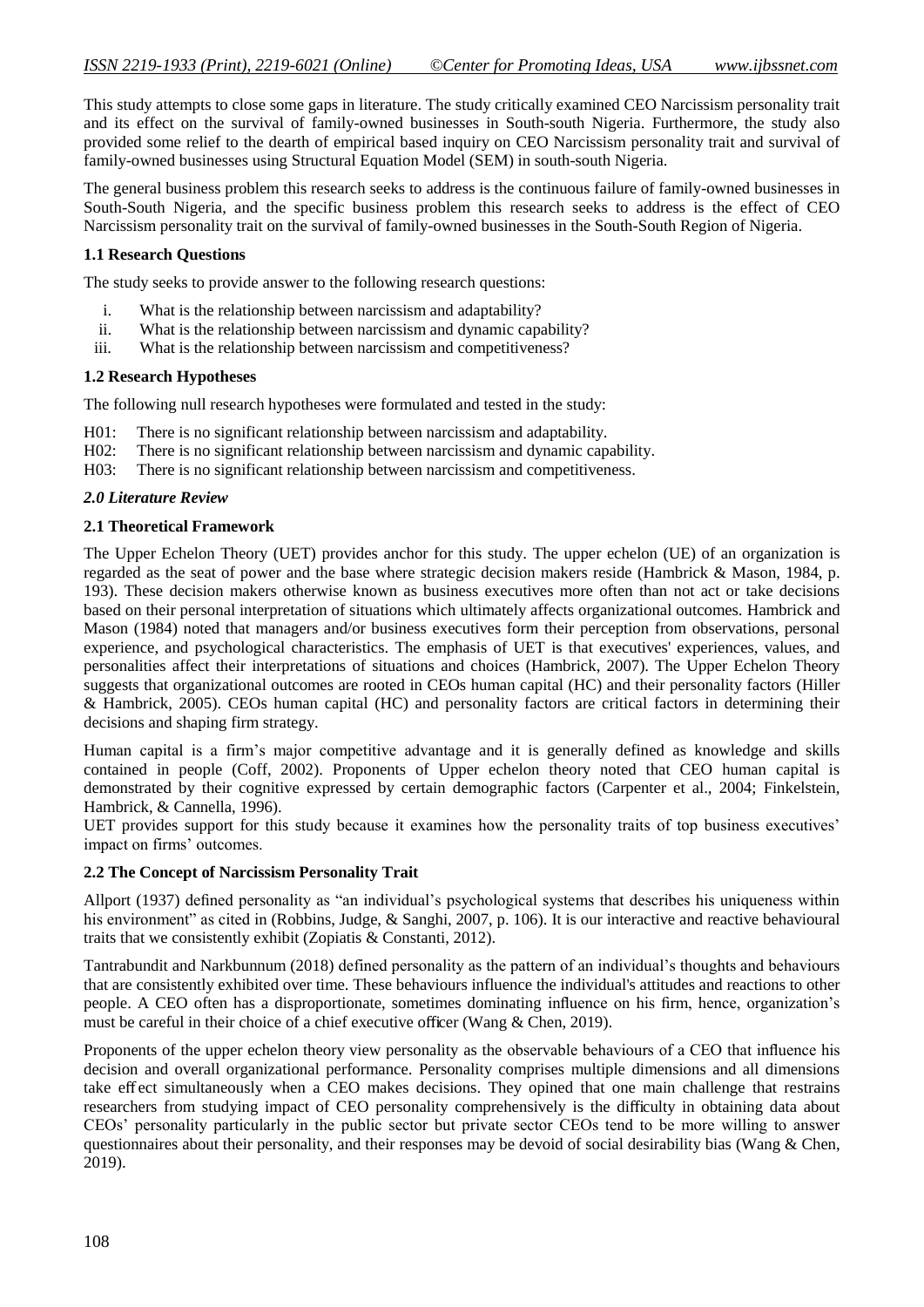Chollet et al. (2016) noted that personality of CEO drives their firm's outcomes such as profitability and growth. Personality influences how people perceive their environment and interpret information accurately without bias. Personality of CEOs determine how they also view their environment (Porac, Thomas, & Baden‐ Fuller, 2011).

von den Driesch, Da Costa, Flatten, and Brettel (2015) noted that Chief Executive Officers (CEOs) are in position to shape organizational outcomes because of their influence in fostering and deploying dynamic capabilities (Hiller & Hambrick, 2005). Upper echelon (UE) theory, first introduced by Hambrick and Mason (1984), highlights that CEO experience and personality influence their individual decisions and thus also their firms' strategic decisions. This happens because CEO perceptions become the pre-dominant basis for organizational action as relevant causeeffect relationships are often unknown and unavailable when environmental uncertainty is high (Finkelstein et al., 1996; Kaplan, 2008).

Schneider and Smith (2004, p. 347) define personality broadly to refer to those individual attributes that "give form, structure, and consistency to people's behaviour over time and situations". Personality traits are patterns of thought, emotion, and consistent behaviour in an individual.

The competitive nature of business environment has made it extremely necessary for well-trained and experienced CEOs to pilot the affairs of family-owned firms for their continuous growth and survival (Kelleci, Lambrechts, Voordeckers, & Huybrechts, 2019) and the personality traits of CEOs determine their firms' outcome. Understanding a CEO Personality which describes his preferred way of behaving allows for prediction of his possible reaction to situations per time (Kelleci et al., 2019). Personality is an individual's peculiar pattern of behaviour that describes his/her reaction and interpretation of life's situations. These traits exposes the individual's preferred ways of behaving, thinking, and feeling (Saville, 2016), and they influence how individuals consistently interpret and respond to situations (Feist, Feist, & Roberts, 2017). Thus, insight into someone's personality allows easy prediction of that individual's preferred behaviour in a given situation (Sherman, Nave, & Funder, 2010).

Studies of CEO personality have noted that CEO's personality affects his/her firm's strategic decisions, structure, and performance (Hambrick, 2007; Schein, 2010). This explains why Hambrick, Finkelstein, and Mooney (2005, p. 503) emphasized the import of studying executive personality.

Scholars of personality have identified five underlying dimensions of personality to include (a) Conscientiousness (b) Agreeableness (c) Neuroticism (d) Openness to Experience and (e) Extraversion (Chollet et al., 2016; Harrison et al., 2019; Lin & Rababah, 2014; O'Reilly III, Caldwell, Chatman, & Doerr, 2014; Tantrabundit & Narkbunnum, 2018).

Conscientiousness (C): This personality trait measures how an individual controls, regulates, and direct his/her impulses. Persons with high conscientiousness are focused and concentrate on limited goals but strive hard to reach those goals (Howard & Howard, 1995). These type of high conscientiousness people are well-organized, show selfdiscipline, behave dutifully, act orderly and are more competent, responsible and thorough. Individual with low conscientiousness are flexible, more impulsive and easy to persuade or convince to change task (Howard & Howard, 1995). Low conscientiousness people are careless, impulsive, and lack direction (Costa Jr, 1992).

Agreeableness (A): This personality trait measures differences associated with social harmony in friendly and cooperative behaviour (Howard & Howard, 1995). Individuals with high agreeableness are fundamentally altruistic, sympathetic, eager to help others, and believe others are equally willing to help them. Persons with low agreeableness are egocentric, skeptical of others' intentions, and they compete with others rather than co-operate with them (Costa Jr, 1992).

Neuroticism (N) (Emotional Stability): This personality trait measures an individual's affective and emotional control. Low neuroticism indicates emotional stability. These individuals are calm, even-tempered, relaxed and able to face stressful situations without becoming upset (McCrae & Costa Jr, 1997), while persons with high neuroticism are experiencing negative emotions such as fear, sadness, embarrassment, anger, guilt and disgust (Howard & Howard, 1995). They are unstable, worried, temperamental, sad, reactive and easily bothered by external stimuli (Howard & Howard, 1995).

Openness to Experience (O): This personality trait measures an individual's desire for experience and knowledge. It is associated with willingness to improve intellectual capacity, acquire new ideas, disposition to imbibing new cultural belief, attitude towards acquisition of new educational skills, curiosity, creativity, alternative ideas and perspectives. Individuals with high openness to experience are considered to have broad interests, to be liberal and like novelty, whereas individuals with low openness to experience are preservers who are conventional, conservative and prefers familiarity (Howard & Howard, 1995). Openness to experience is concerned with intellectualism, sophistication, aesthetics, feelings, actions, ideas, values and independence of mind (Costa Jr, 1992).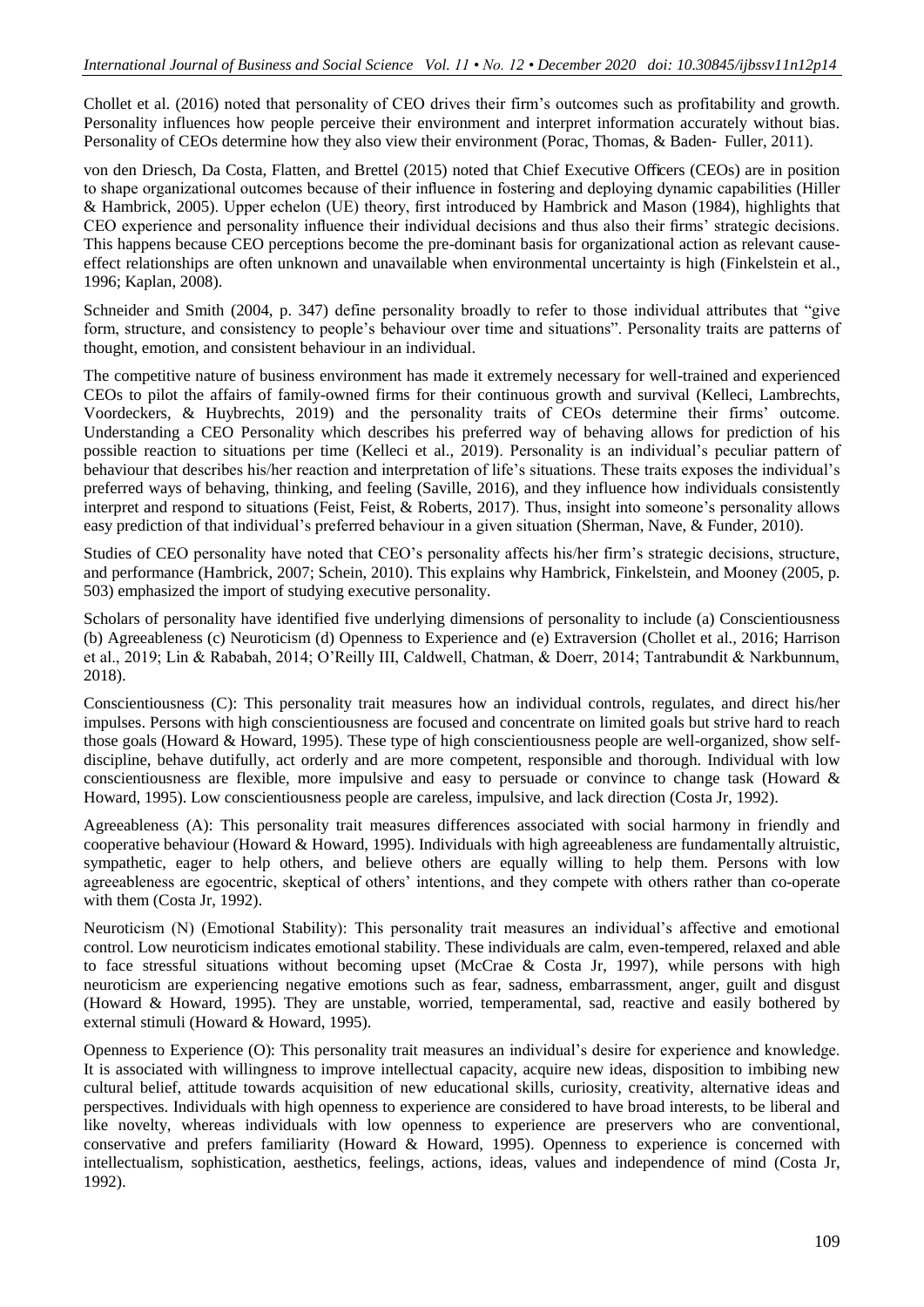Extraversion (E): This personality trait measures an individual's extraversion-introversion tendencies (Costa Jr, 1992). Individual with high extraversion are extraverts.

Extraversion associates with adventurous, assertiveness, frankness, sociable, talkative, physically and verbally active. Individuals with low extraversion are introverts. They are independent, reserved, steady, quiet, shy, unsociable and prefers to be alone. Persons in between these two extremes are indifferent between social situations and solitude (Howard & Howard, 1995).

Several scholars have classified personality traits as the Big five (5) represented with the acronym CANOE but this study seeks to examine other dimension of personality trait which is narcissism.

#### **2.3 Narcissism**

Narcissism personality trait was first articulated by Walder in 1925 (Campbell & Miller, 2011). According to Walder, individuals with Narcissistic personality feel superior to others, they are concerned about themselves, they lack empathy towards others, and they are sexually attached to the opposite sex strictly because of physical pleasure; they pay less attention to emotional intimacy. Freud in 1931 drawing from the works of Walder described narcissist as one who is primarily focused on self-preservation. The individual is highly independent, a go-getter, out-spoken and bold, aggressive, and not keen about maintaining intimate relationships. The psychoanalyst Wilhelm Reich (1933/1949) added that phallic narcissist are self-confident, arrogant, haughtiness, coldness, and aggressive (Campbell & Miller, 2011). Narcissistic personality trait describes people who are interested in their own success and they have feeling of self-importance; this affects their decision-making ability and interactions with others. Narcissists hardly build or maintain relationship with others. They are manipulative and lack empathy. They crave for attention and admiration yet they lack compassion towards other. CEOs with narcissistic trait fantasies about being influential, famous; they exaggerate their abilities, talents, and accomplishments; crave for admiration and acknowledgment; preoccupied with beauty, love, power, and/or success; believing that the world owes them something; and they lack empathy toward others (Chabrol, Van Leeuwen, Rodgers, & Séjourné, 2009).

CEOs with behaviours described above are Overt Narcissist because they are loud, arrogant, and insensitive to the plight of others. Their behaviours are easily observed by others (Capron, 2004; Kim, Namkoong, Ku, & Kim, 2008; Tamborski & Brown, 2011).

Covert Narcissist behaviour are less obvious to others. People go into relationship with covert narcissists because of their subtle nature only to be hurt later (Capron, 2004; Miller et al., 2016; Tamborski & Brown, 2011).

Some of the general traits and patterns described above displayed by covert narcissist in their everyday interactions do not require clinical diagnosis; and knowing these traits is key in empowering those inter-facing and interacting with the covert narcissist in maintaining healthy relationship (Capron, 2004; Chabrol et al., 2009; Miller et al., 2016; Paulhus & Williams, 2002; Tamborski & Brown, 2011).

#### **2.4 The Concept of Organizational Survival**

The business environment is characterized with uncertainties and unanticipated events that threaten the survival of organizations. These uncertainties if not properly managed begin with organizations experiencing decrease in sales and profitability. The continuous occurrence of these negative trends can interrupt/affect an organization's quest to continue conducting its operations to meet stakeholders' expectations; a situation that often results in the organization's loss of goodwill, reputation, and customers. The effect of poorly managing these unanticipated events will challenge organization's very existence and survival thus leading to its eventual collapse (Fleming, 2012).

Díez-Martín, Prado-Roman, and Blanco-González (2013) opined that organization need departmental support to survive. That is, it must function like an open system (Reitz, 2012). The operation of organizations is greatly influenced by regulatory authorities, customers, suppliers, shareholders, competitors, etc. and as such family-owned businesses need to relate effectively with stakeholders to get the needed support for their corporate existence and survival. The measures of survival of family-owned businesses to be examined in this study are adaptability, dynamic capability, and competitiveness.

#### **2.5 Adaptability**

Adaptability as used in modern day management parlance derived its origin from biology. Adaptability in management refers to an organization's capacity to adjust its processes, procedures, structures, and systems in order to face environmental changes (Denison, 1990). It entails the taking of proactive and/or calculated actions that is geared towards meeting demands of stakeholders. The business environment is complex and characterized with uncertainties; and organizations need to always develop strategies that will reposition them for these environmental uncertainties.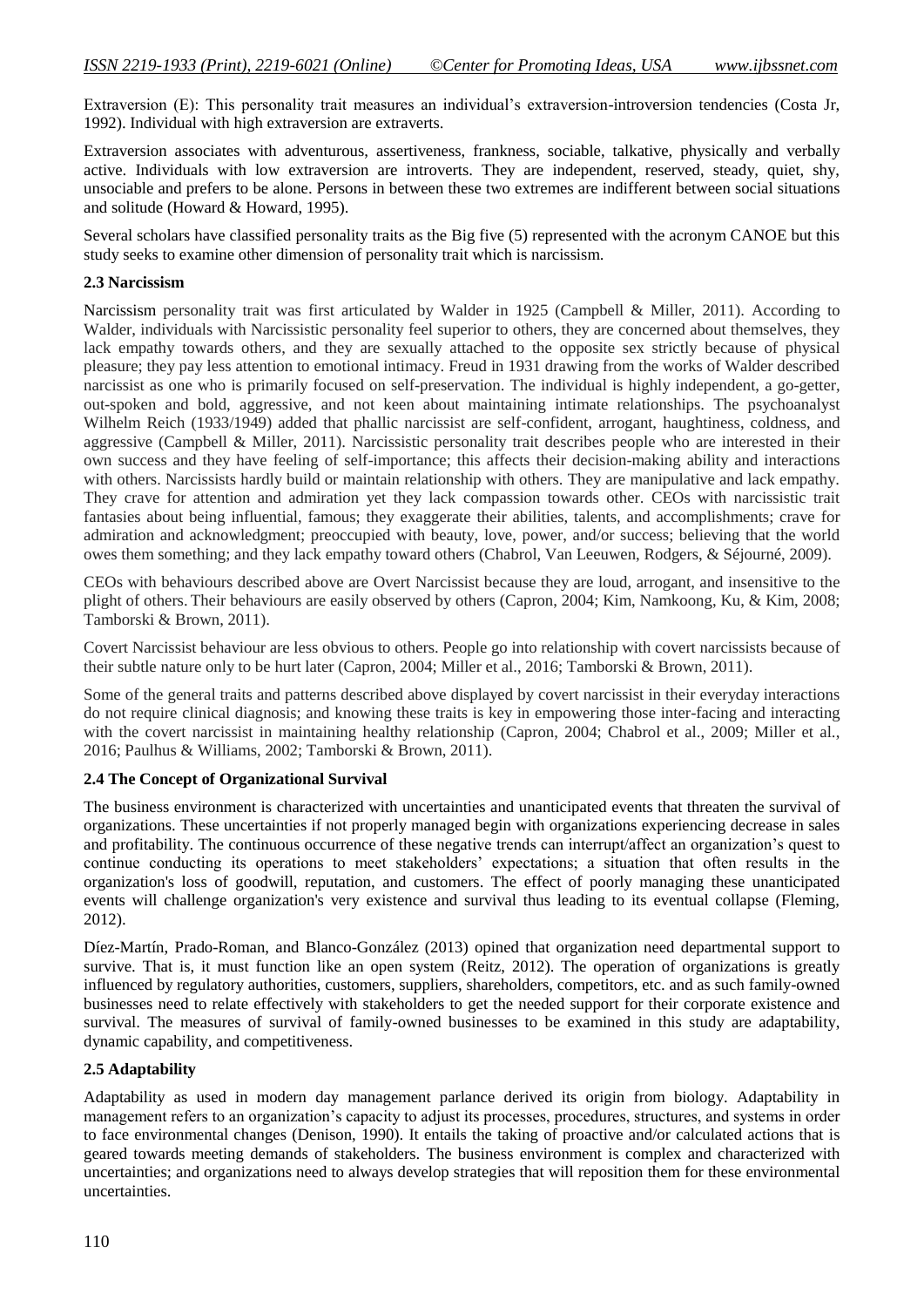According to Reeves and Deimler (2012), globalization and technological advancement have brought about business challenges that have forced organizations to consistently improve their operational strategies.

Reeves and Deimler (2012) studied competitive advantage of top companies in the US and their study revealed that 2% of companies dropped from the top three rankings in their industry in 1960. By 2008, this figure had risen to 14%. The study further revealed that market share leader was not the profitability leader within the period. As at 1950, 34% of market share leaders were also the profitability leaders in the same industry but this figure dropped to just 7% in 2007. Business executives today can hardly identify their competitors.

# **2.6 Dynamic Capability**

Globalization and technological innovations have forced firms across the globe to be innovative because of the challenges posed by external forces (Bendig, Strese, Flatten, da Costa, & Brettel, 2018). Organizations have to frequently and continuously realign their operations with current realities in the global environment and adopt strategies that will reposition them to compete favourably (Breznik & Lahovnik, 2014). The quest for organizations to remain competitive in the turbulent business environment necessitated scholars like Teece, Pisano, and Shuen (1997) to introduce dynamic capabilities (DCs) as a strategy to deliver desired results.

#### **2.7 Competitiveness**

The term competitiveness has no universally acceptable definition. It can however be described as the capacity of an organization to produce and sell quality products at the best possible price that maximizes return on the resources used in the production process. Through the price offering in relation to its competitors, the organization builds competitive positions that enable superior economic performance.

The World Economic Forum in Lausanne 1994, described competitiveness as "the ability of a country or company to create greater wealth than competitors on the world market" (Forum, 1994).

# *3.0 Methodology*

The population of this study is the complete list of SMEs, particularly hotels in south-south, Nigeria, which constitute the sampling Frame. The sampling units were drawn from the list of members of Hotel Proprietors Association in each of the six (6) south-south states (Akwa Ibom, Bayelsa, Cross Rivers, Delta, Edo and Rivers State) of Nigeria (these are informal sector hotels). The population of the study is six hundred and twenty-eight (628).

This study utilised purposeful sampling to identify the family-owned hotels from the list of Hotels Proprietors Association in each of the six (6) south-south states of Nigeria (these are informal sector hotels). Simple random sampling was used with the aid of random numbers, to ensure each member of the population has equal chance of being selected.

# *4.0 Results and Discussion*

# **Hypothesis One**

 $H0<sub>1</sub>$ : There is no significant relationship between narcissism and adaptability.

Table 1 below illustrates the analysis for the association between narcissism and adaptability of FOBs in South-South Nigeria, where β = -0.09, r = -0.09, R<sup>2</sup> = 0.009 and p = 0.000. The findings show a very negative and significant association between both variables (where  $\beta = -0.09 < 0.3$ , r = -0.09<0.7 and p = 0.000<0.05). Thus, based on the criteria for null hypothetical statement acceptance ( $\beta$ >0.3, r>0.7 and p>0.05); or rejection ( $\beta$ <0.3,  $r<0.7$  and  $p<0.05$ ), the null hypothesis is rejected and restate that there is a negative but significant relationship between narcissism and adaptability of FOBs in South-South Nigeria. Therefore,  $H0<sub>1</sub>$  was not supported.

# **Hypothesis Two**

H02: There is no significant relationship between narcissism and dynamic capability

Table 2 below illustrates the analysis for the association between narcissism and dynamic capability of FOBs in South-South Nigeria, where β = -0.68, r = -0.23,  $R^2 = 0.47$  and p = 0.000. The findings show a very negative and significant association between both variables (where  $\beta = -0.68 \lt 0.3$ , r = -0.23 $\lt 0.7$  and p = 0.000 $\lt 0.05$ ). Thus, based on the criteria for null hypothetical statement acceptance ( $\beta$ >0.3, r>0.7 and p>0.05); or rejection ( $\beta$ <0.3,  $r<0.7$  and  $p<0.05$ ), the null hypothesis is rejected and restate that there is a negative but significant relationship between narcissism and dynamic capability of FOBs in South-South Nigeria. Therefore, H0<sub>2</sub> was not supported.

# **Hypothesis Three**

H03: There is no significant relationship between narcissism and competitiveness.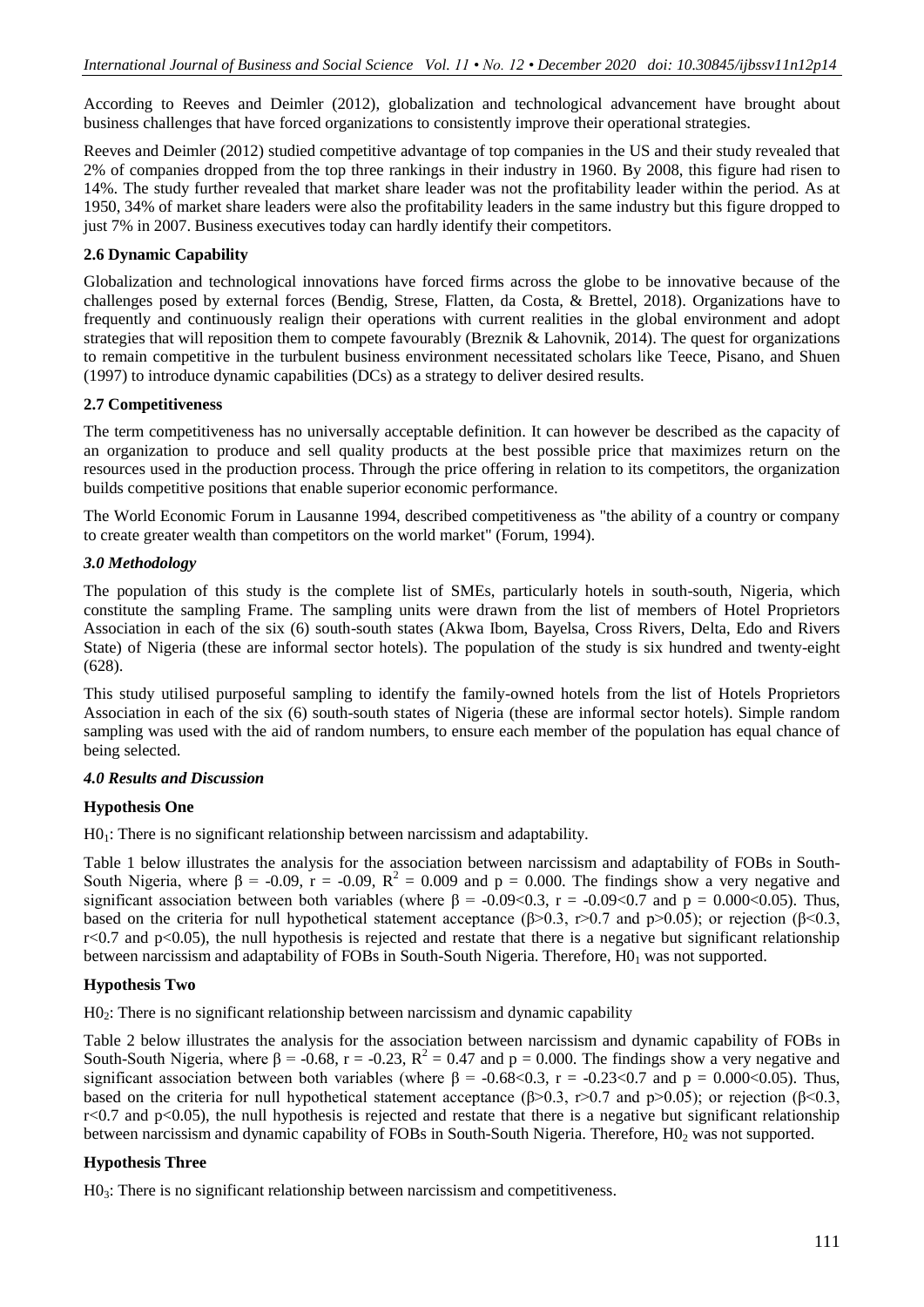Table 3 below illustrates the analysis for the association between narcissism and competitiveness of FOBs in South-South Nigeria, where β = -0.12, r = -0.09,  $R^2 = 0.01$  and p = 0.000. The findings show a very negative and significant association between both variables (where  $\beta = -0.12 < 0.3$ , r = -0.09 < 0.7 and p = 0.000 < 0.05).

Thus, based on the criteria for null hypothetical statement acceptance ( $\beta$ >0.3, r>0.7 and  $p$ >0.05); or rejection  $(\beta \le 0.3, \text{ r} \le 0.7, \text{ and } \text{ p} \le 0.05)$ , the null hypothesis is rejected and restate that there is a negative but significant relationship between narcissism and competitiveness of FOBs in South-South Nigeria. Therefore,  $H0<sub>3</sub>$  was not supported.

Presented in table 4 below is the result for the tests of hypotheses 1, 2 and 3 which assessed the extent to which narcissism impacts on the measures of Survival FOBs.

The first hypothesis  $(H<sub>01</sub>)$ , states that there is no significant relationship between narcissism and adaptability. However, table 4 indicates that narcissism has a negative and significant relationship with adaptability of hotels in South-south Nigeria ( $\beta$  = -0.09, r = -0.09 and p = 0.000 < 0.005). Thus, HO<sub>1</sub> was not supported. The evidence presents narcissism as a strong predictor of adaptability in hotels of South-south, Nigeria. Statistically, it shows that when narcissism goes up by 1 standard deviation, adaptability goes down by 0.09 standard deviation. In other words, when narcissism goes up by 1, adaptability goes down by 0.09. The regression weight for narcissism in the prediction of adaptability is significantly different from zero at the 0.005 level (two-tailed). That is, increase in narcissism is associated with decrease in adaptability. This finding aligns with Chabrol et al. (2009) who found that CEOs with narcissistic trait have a sense of self-importance or grandiosity; preoccupied with beauty, love, power, and/or success; an exaggerated sense of being unique; and believing that the world owes them something. This evidence is supported by the result of the studies where it was opined that narcissist CEOs are loud, arrogant, and insensitive to the needs of others and always thirsty for compliments and this will adversely affect an organization's ability to adapt to changes in the environment (Capron, 2004; Kim et al., 2008; Tamborski & Brown, 2011). According to McAdams (2016), U.S. president Donald Trump is adjudged to posse narcissism personality trait. He is ambitious/self-serving, highly-dominant, self-confident, prone to act impulsively and ultimately, he is more attuned to his own needs than to those of others. President Donald Trump considers himself potentially one of the greatest presidents in the history of the United States and as such, despite overwhelming evidences against him on national issues president Donald Trump will not change his position.

The second hypothesis  $(H0<sub>2</sub>)$ , states that there is no significant relationship between narcissism and dynamic capability. However, table 4 suggests that narcissism has a negative and significant relationship with dynamic capability of hotels in South-south, Nigeria ( $\beta$  = -0.68, r = -0.23 and p = 0.000 < 0.005). Thus, H0<sub>2</sub> was not supported. This means that the presence of narcissism in South-south hotels of Nigeria, will not lead to dynamic capability within the hotels. Statistically, it shows that when narcissism goes up by 1 standard deviation, dynamic capability goes down by -0.68 standard deviation. In other words, when narcissism goes up by 1, dynamic capability goes down by -0.68. The regression weight for narcissism in the prediction of dynamic capability is significantly different from zero at the 0.005 level (two-tailed). That is, increase in narcissism will lead to decrease in dynamic capability. This finding agrees with Campbell and Miller (2011) who noted a strong evidence that narcissism personality trait negatively influence firm's dynamic capability because CEOs with high narcissism personality trait are highly independent, extraverted, not easily intimidated, and aggressive. In a study of top 25 most narcissistic CEOs in Tech using their level of exploitativeness, leadership, superiority, and self-absorption and/or Self-admiration, Larry Page founder of Google was reported as the most narcissistic CEO and Jeff Weiner founder of LinkedIn's as the least narcissistic CEO (Jackson, 2013).

The third hypothesis (H03), states that there is no significant relationship between narcissism and competitiveness. However, table 4 also suggests that narcissism has a negative and significant relationship with competitiveness of hotels in South-south, Nigeria ( $\beta$  = -0.12, r = -0.09 and p = 0.000 < 0.005). Thus, H0<sub>3</sub> was not supported. This means that narcissism will not lead to competitiveness of hotels in South-south, Nigeria. Statistically, it shows that when narcissism goes up by 1 standard deviation, competitiveness goes down by -0.12 standard deviation. In other words, when narcissism goes up by 1, competitiveness goes down by -0.12. The regression weight for narcissism in the prediction of competitiveness is significantly different from zero at the 0.005 level (two-tailed). This implies increase in narcissism will lead to decrease in competitiveness. This finding is consistent with Pincus and Lukowitsky (2010) who found a strong evidence that narcissist do not have drive and/or zeal to adopt new and competitive strategies; and maintain cordial relationship with stakeholders. They noted that CEOs with narcissism personality trait are inept at building and nurturing emotional bond with others. Thus, they seldom maintain bonds with others because their energy is always focused on themselves. This finding, also aligns with Capron (2004) who found that narcissists have a sense of lack of partnership or reciprocity in their relationships hence they find it difficult to stay with same people for too long.

These outcomes present narcissism as a negative but significant predictor and antecedent of Survival FOBs in South-South Nigeria. Thus, all three null hypothetical statements of no significant relationships between narcissism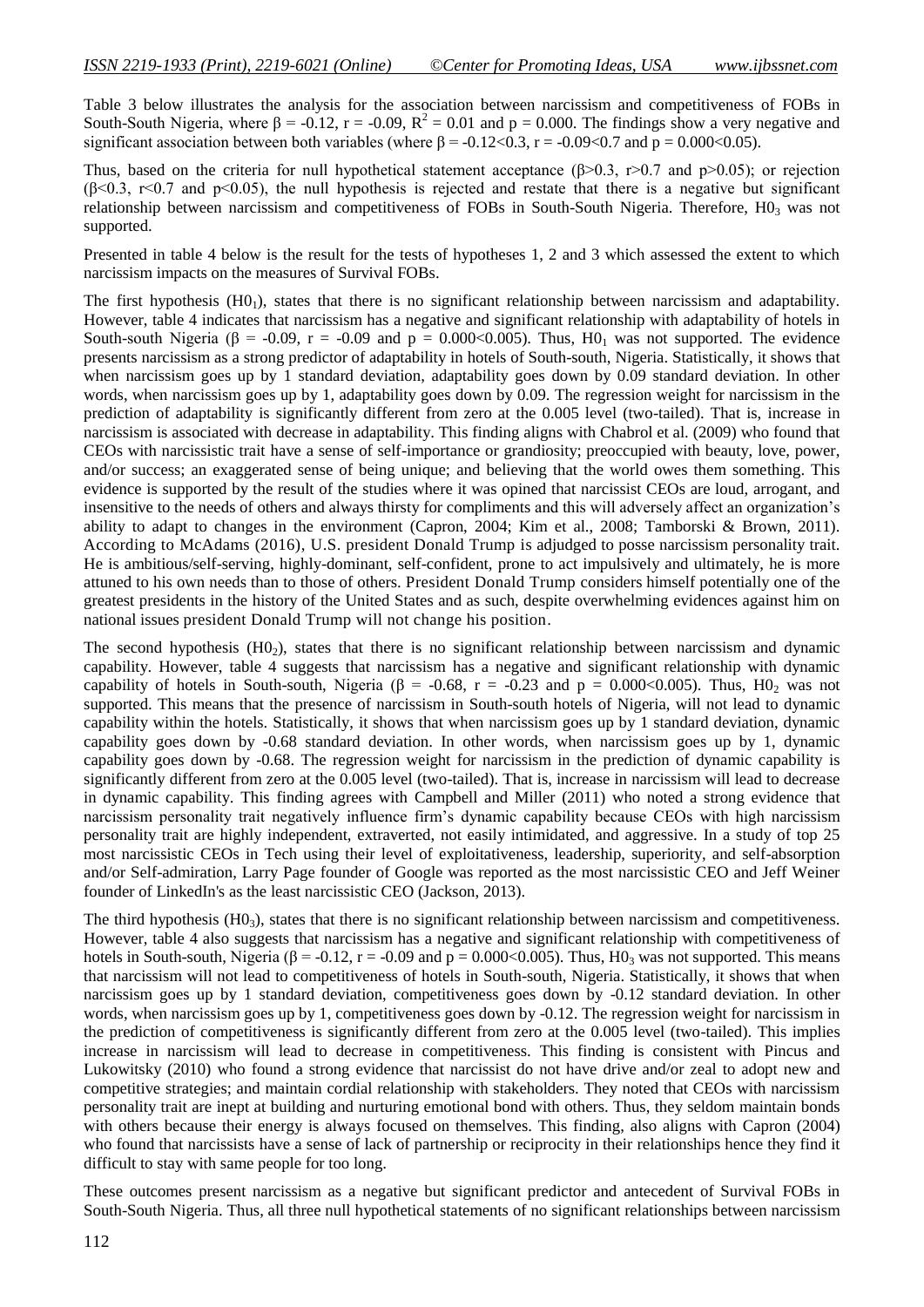and the measures of Survival FOBs in South-South Nigeria are rejected based on the statistical evidence shown in the tables below.

The results suggest that CEOs with narcissistic trait such as having a sense of self-importance or grandiosity; fantasies about being influential, famous, and/or important; do not play a critical role in enhancing the organization's ability to adjust its processes, procedures, structures, and systems in response to environmental changes; the organization's ability to build and reconfigure competencies to address rapidly changing environments; and its ability to satisfy and retain family and staff members to the second generation. Thus, the findings show as follows:

Narcissism does not drive and enhance hotels' capacity to anticipate problems in advance and develop satisfactory and timely solutions which makes them highly adaptive in South-south Nigeria.

Narcissism does not enhance hotels' capacity to build and reconfigure competencies that will address rapidly changing environmental challenges, thus, strengthening their dynamic capability within the South-south region of Nigeria.

Narcissism personality trait amongst hotels' CEOs will not make hotels in South-south Nigeria adopt competitive strategies, attract family and staff members with requisite experience, creative and innovative capabilities, and ensure cordial relationship with all relevant stakeholders.

#### *5.0 Conclusion and Recommendations*

The conclusions for this study reiterate the position of its adopted theoretical frameworks. The implications follow that the organizational outcomes are rooted in CEOs human capital (HC) as well as their personality factors. This aligns with the theoretical assertions and predictions of the upper echelon view. The evidence emphasizes that decision makers otherwise known as business executives more often than not act or take decisions based on their personal interpretation of situations, they form their perception based on their observations, personal experience, as well as psychological characteristics. Business executives' experiences, values, and personalities greatly influence their interpretations of the situations they face and, in turn, affect their choices (Hambrick, 2007). Organizational outcomes are rooted in CEOs human capital (HC) and their personality factor which determines their decisions and shaping firm strategy.

In practice, CEO narcissism personality impacts considerably on an organization's adaptability, dynamic capability and competitiveness in a volatile business environment. However, as revealed in this study, such impact is linked to the CEO's expectations, self-perceptions, values, and attitudes which eventually help to predict an individual's reactions to other people, problems and stress. Organizations thrive and survive on their proactive ability to predict environmental changes and adjust their processes and procedures to meet current realities and provide quality, distinct and convenient services to their customers; and this is same within the Nigerian hospitality industry.

With the increase of hotels in south-south Nigeria and the steep competition within the hospitality industry, the chances of survival grow thinner as more organizations will go into extinction. Therefore, CEOs need to compete favourably by adapting to their environment. These factors draw significantly from the CEOs ability to perceive their environment accurately and interpret information free of bias.

The implications for family-owned businesses is that, in today's business environment, well-trained and experienced CEOs is crucial for growth and survival of family-owned firms (Kelleci et al., 2019) and the personality traits of these CEOs determine their firms' outcome. CEO personality emphasized on the imperatives of narcissism influences the functionality of the organization. Its strength draws on the fact that it focuses on the gaps and challenges within the market, and through its openness to change and desire to standout, drives for closing such gaps through narcissism.

With reference to the findings and conclusions of this study regarding the relationship between CEO Narcissism personality and survival of family-owned businesses in South-south Nigeria, the study recommend as follows:

CEOs of family-owned hotels should focus on their personality traits and observe the inadequacies in their thoughts, feelings, social adjustments, and behavioural pattern that have impede their ability to determine unique adjustments in the business environment. This is with a view to ensuring that their narcissism personality traits of having a grand sense of self-importance, manipulative tendencies, lack of empathy, lack of compassion, exaggerating their abilities, talents, and accomplishments, exaggerated sense of being unique, exploiting others to get what they want (no matter how it impacts others), etc which are counterproductive to the organization are dropped.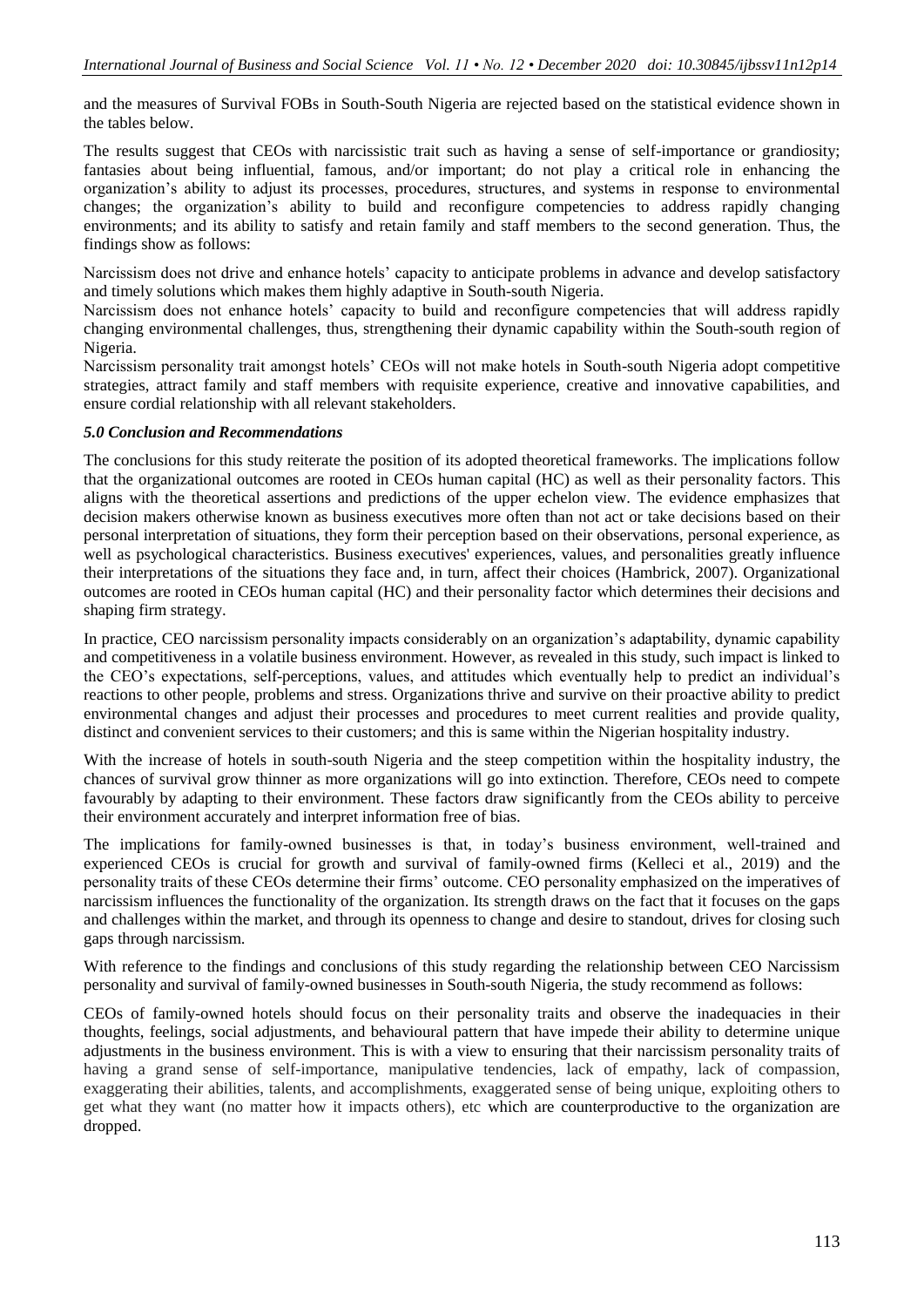$\left( \negthinspace \right)$ **NAR9**  $E16$  $(E8)$ **NAR8**  $55$  $(E4)$ NAR4 78 NAR\_C 79 NAR3  $(E3)$  $\overline{76}$  $(E1)$ NAR1  $E10)$ E17 ADAPT1 ADAPT2  $E(11)$ ADAPT  $\frac{70}{2}$ ADAPT4  $E(13)$  $.90$ 70  $E14)$ ADAPT5 ADAPT6  $E(15)$ 

**Figure 1: Relationship between narcissism and adaptability of FOBs in South-South Nigeria**

**Table 1: Relationship between narcissism and adaptability of FOBs in South-South Nigeria**

| <b>Mediation</b><br><b>Stage</b> | Relationship      | Chi Square(df),<br><b>Significance</b> | NFI            | <b>TLI</b> | <b>CFI</b> | <b>RMSEA</b> |
|----------------------------------|-------------------|----------------------------------------|----------------|------------|------------|--------------|
| $NAR \rightarrow ADAP$           | Narcissism<br>and | (20df)                                 | 0.97           | 0.95       | 0.97       | 0.11         |
| (Hypothesis 1)                   | Adaptability      | $= 83.752,$<br>$P = 0.000$             |                |            |            |              |
| <b>Regression</b>                | Std.              | <b>Squared</b>                         | <b>CMIN/DF</b> |            |            |              |
| Weights<br>Beta $(\beta)$        |                   | <b>Multiple</b>                        |                |            |            |              |
|                                  |                   | correlation $(R^2)$                    |                |            |            |              |
| $-0.089$                         | $-0.096$          | 0.009                                  | 4.188          |            |            |              |

 **Source**: Amos 26.0 output on research data, 2020

**Figure 2:** Relationship between narcissism and Dynamic Capability of FOBs in South-South Nigeria

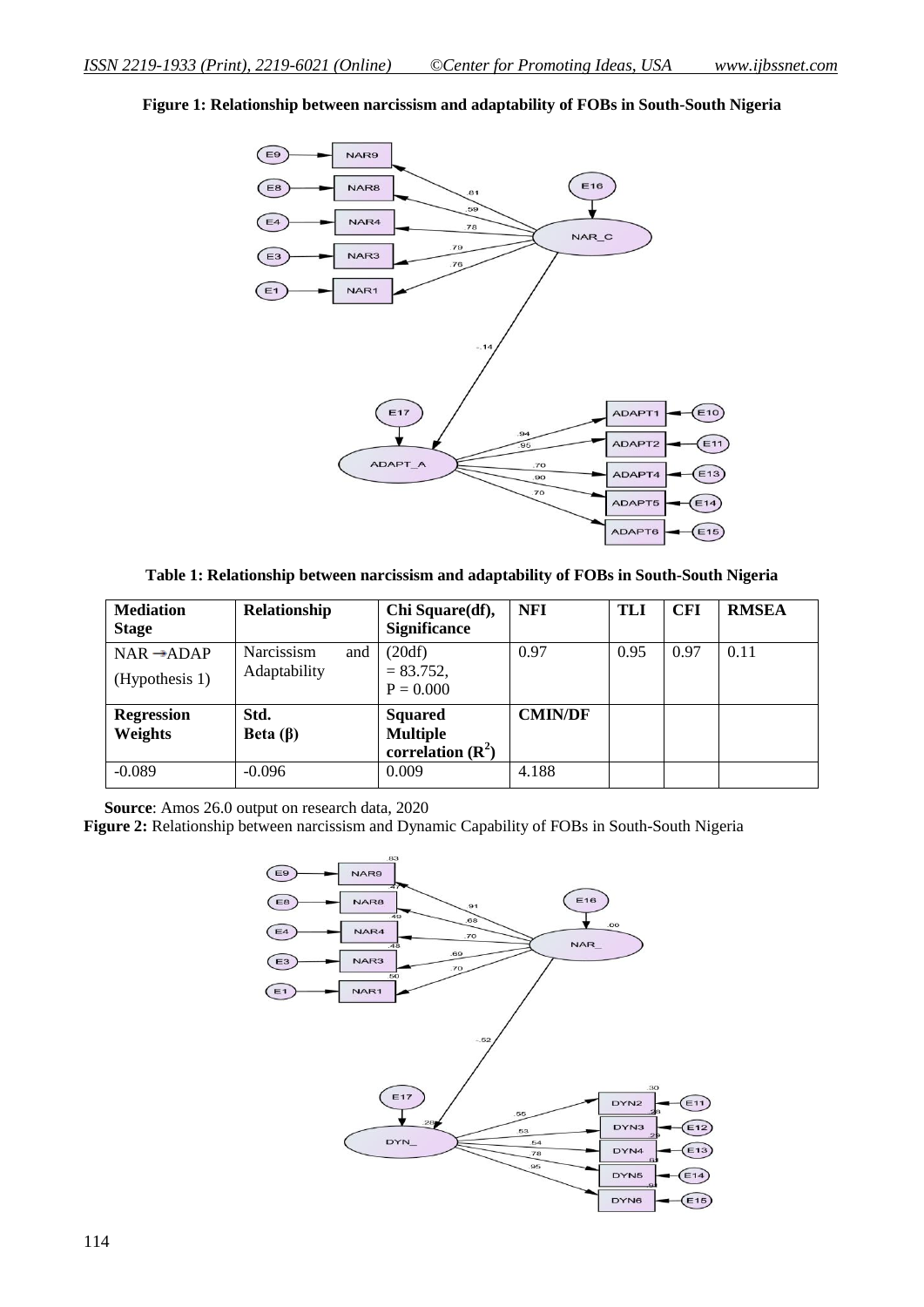| <b>Mediation Stage</b>                   | <b>Relationship</b>                            | Chi Square(df),<br><b>Significance</b>                           | <b>NFI</b>              | TLI  | <b>CFI</b> | <b>RMSEA</b> |
|------------------------------------------|------------------------------------------------|------------------------------------------------------------------|-------------------------|------|------------|--------------|
| $NAR \rightarrow DYN$<br>(Hypothesis 2)  | Narcissism<br>and<br><b>Dynamic Capability</b> | (15df)<br>$= 55.816.$<br>P<0.000                                 | 0.97                    | 0.94 | 0.98       | 0.10         |
| <b>Regression</b><br>Weights<br>$-0.228$ | Std.<br>Beta $(\beta)$<br>$-0.682$             | <b>Squared Multiple</b><br>correlation $(\mathbb{R}^2)$<br>0.466 | <b>CMIN/DF</b><br>3.721 |      |            |              |

**Table 2: Relationship between narcissism and dynamic capability of FOBs in South-South Nigeria**

 **Source**: Amos 26.0 output on research data, 2020

#### **Figure 3: Relationship between narcissism and Competitiveness of FOBs in South-South Nigeria**



**Table 3: Relationship between narcissism and competitiveness of FOBs in South-South Nigeria**

| <b>Mediation Stage</b>    | <b>Relationship</b>       | Chi Square(df),              | <b>NFI</b>     | <b>TLI</b> | <b>CFI</b> | <b>RMSEA</b> |
|---------------------------|---------------------------|------------------------------|----------------|------------|------------|--------------|
|                           |                           | <b>Significance</b>          |                |            |            |              |
| $NAR \rightarrow COMP$    | Narcissism<br>and         | (21df)                       | 0.97           | 0.95       | 0.98       | 0.10         |
| (Hypothesis 3)            | <b>Dynamic Capability</b> | $= 80.918.$                  |                |            |            |              |
|                           |                           | $P = 0.000$                  |                |            |            |              |
|                           |                           |                              |                |            |            |              |
| <b>Regression Weights</b> | Std.                      | <b>Multiple</b><br>Squared   | <b>CMIN/DF</b> |            |            |              |
|                           | Beta $(\beta)$            | correlation $(\mathbb{R}^2)$ |                |            |            |              |
| $-0.091$                  | $-0.118$                  | 0.014                        | 3.853          |            |            |              |
|                           |                           |                              |                |            |            |              |

**Source**: Amos 26.0 output on research data, 2020

#### **Table 4: Summary of Result on the Tests of Hypotheses H01; H0<sup>2</sup> and H0<sup>3</sup>**

| S/N | <b>Mediation</b><br><b>Stage</b><br>(Null Hypothesis) | Relationship                                | Std.<br><b>Beta</b> | Actual<br><b>Beta</b> | $\mathbf{R}^2$ | <b>CMIN/DF</b> | $\mathbf{P}$ | <b>Remark</b>               | <b>Decision</b>         |
|-----|-------------------------------------------------------|---------------------------------------------|---------------------|-----------------------|----------------|----------------|--------------|-----------------------------|-------------------------|
|     | $X \rightarrow Y$<br>(HO <sub>1</sub> )               | Narcissism<br>and<br>Adaptability           | $-0.09$             | $-0.09$               | 0.01           | 4.19           | 0.000        | Negative<br>and Significant | Not Supported           |
|     | $X \rightarrow Y$<br>(HO <sub>2</sub> )               | Narcissism and<br><b>Dynamic Capability</b> | $-0.68$             | $-0.23$               | 0.47           | 3.72           | 0.000        | Negative<br>and Significant | <b>Not</b><br>Supported |
|     | $X \rightarrow Y$<br>(HO <sub>3</sub> )               | Narcissism<br>and<br>Competitiveness        | $-0.12$             | $-0.09$               | 0.01           | 3.85           | 0.000        | Negative<br>and Significant | Not<br>Supported        |

**Source:** Amos 26.0 output on research data, 2020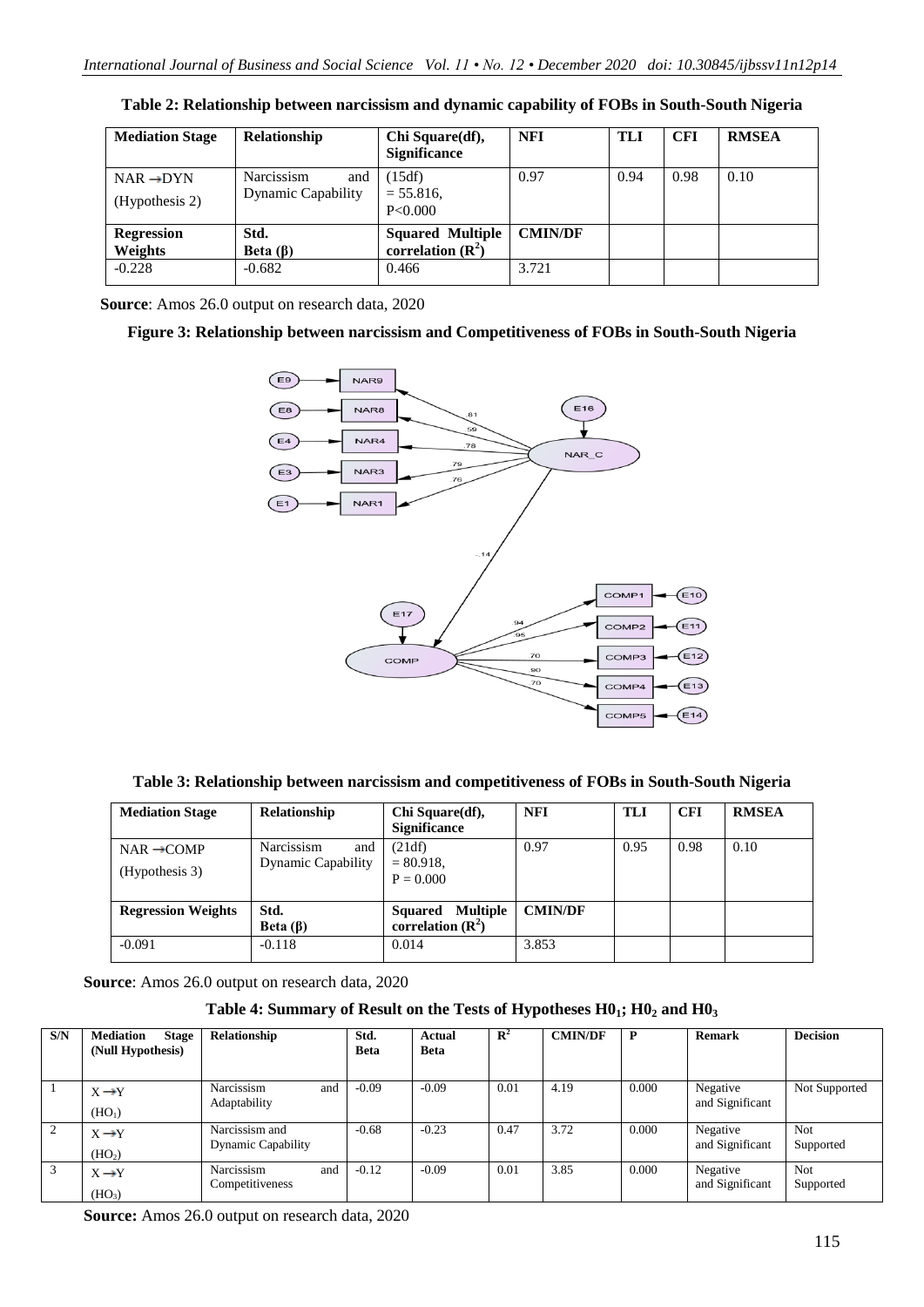#### *References*

- Ackerman, R., & Prichard, D. (2011). *Hearing Grasshoppers Jump: The Story of Raymond Akerman*: New Africa Books.
- Adendorff, C., Boshoff, C., & Radloff, S. (2005). The impact of planning on good governance practices in South African Greek family businesses. *Management Dynamics: Journal of the Southern African Institute for Management Scientists, 14*(4), 34-46.
- Allport, G. W. (1937). Personality: A psychological interpretation.
- Asaju, K., Arome, S., & Mukaila, I. (2014). Leadership crisis in Nigeria: The urgent need for moral education and value re-orientation. *Public Administration Research, 3*(1), 117.
- Bednarz, J., Bieliński, T., Nikodemska-Wołowik, A., & Otukoya, A. (2017). Sources of the competitive advantage of family enterprises: an international approach focusing on China, Nigeria and Poland. *Entrepreneurial Business and Economics Review, 5*(2), 123.
- Bendig, D., Strese, S., Flatten, T. C., da Costa, M. E. S., & Brettel, M. (2018). On micro-foundations of dynamic capabilities: a multi-level perspective based on CEO personality and knowledge-based capital. *Long Range Planning, 51*(6), 797-814.
- Breznik, L., & Lahovnik, M. (2014). Renewing the resource base in line with the dynamic capabilities view: a key to sustained competitive advantage in the IT industry. *JEEMS Journal of East European Management Studies, 19*(4), 453-485.
- Cai, P. (2015). China's new economic crisis: Keeping the family business. *The Asialink Essays, 7*(1), 3-4.
- Campbell, W. K., & Miller, J. D. (2011). *The handbook of narcissism and narcissistic personality disorder: Theoretical approaches, empirical findings, and treatments*: John Wiley & Sons.
- Capron, E. W. (2004). Types of pampering and the narcissistic personality trait. *Journal of Individual Psychology, 60*(1).
- Carpenter, M. A., Geletkanycz, M. A., & Sanders, W. G. (2004). Upper echelons research revisited: Antecedents, elements, and consequences of top management team composition. *Journal of Management, 30*(6), 749- 778.
- Chabrol, H., Van Leeuwen, N., Rodgers, R., & Séjourné, N. (2009). Contributions of psychopathic, narcissistic, Machiavellian, and sadistic personality traits to juvenile delinquency. *Personality and Individual Differences, 47*(7), 734-739.
- Chollet, B., Geraudel, M., Khedhaouria, A., & Mothe, C. (2016). Market knowledge as a function of CEOs' personality: A fuzzy set approach. *Journal of Business Research, 69*(7), 2567-2573.
- Coff, R. W. (2002). Human capital, shared expertise, and the likelihood of impasse in corporate acquisitions. *Journal of Management, 28*(1), 107-128.
- Costa Jr, P. T. (1992). Revised NEO personality inventory and NEO five-factor inventory. *Professional manual*.
- Denison, D. R. (1990). *Corporate culture and organizational effectiveness*: John Wiley & Sons.
- Díez-Martín, F., Prado-Roman, C., & Blanco-González, A. (2013). Beyond legitimacy: legitimacy types and organizational success. *Management decision*.
- Feist, J., Feist, G. J., & Roberts, T. (2017). Teori Kepribadian Edisi Kedelapan. *Jakarta: Salemba Humanika*.
- Finkelstein, S., Hambrick, D., & Cannella, A. A. (1996). Strategic leadership. *St. Paul: West Educational Publishing*.
- Forum, I. W. E. (1994). World Competitiveness Report. In.
- Gaumer, C. J., & Shaffer, K. J. (2018). Family business succession: impact on supplier relations and customer management. *Human Resource Management International Digest, 26*(6), 1-4.
- Hambrick, D. C. (2007). Upper echelons theory: An update. In: Academy of Management Briarcliff Manor, NY 10510.
- Hambrick, D. C., Finkelstein, S., & Mooney, A. C. (2005). Executives sometimes lose it, just like the rest of us. *Academy of management review, 30*(3), 503-508.
- Hambrick, D. C., & Mason, P. A. (1984). Upper echelons: The organization as a reflection of its top managers. *Academy of management review, 9*(2), 193-206.
- Harrison, J. S., Thurgood, G. R., Boivie, S., & Pfarrer, M. D. (2019). How a CEO's Personality Affects Their Company's Stock Price. *Harvard Business Review*, 4.
- Hiller, N. J., & Hambrick, D. C. (2005). Conceptualizing executive hubris: the role of (hyper-) core self‐ evaluations in strategic decision‐ making. *Strategic management journal, 26*(4), 297-319.
- Howard, P. J., & Howard, J. M. (1995). The Big Five Quickstart: An Introduction to the Five-Factor Model of Personality for Human Resource Professionals.
- Kaplan, S. (2008). Cognition, capabilities, and incentives: Assessing firm response to the fiber-optic revolution. *Academy of Management journal, 51*(4), 672-695.
- Kelleci, R., Lambrechts, F., Voordeckers, W., & Huybrechts, J. (2019). CEO Personality: A Different Perspective on the Nonfamily Versus Family CEO Debate. *Family Business Review, 32*(1), 31-57.